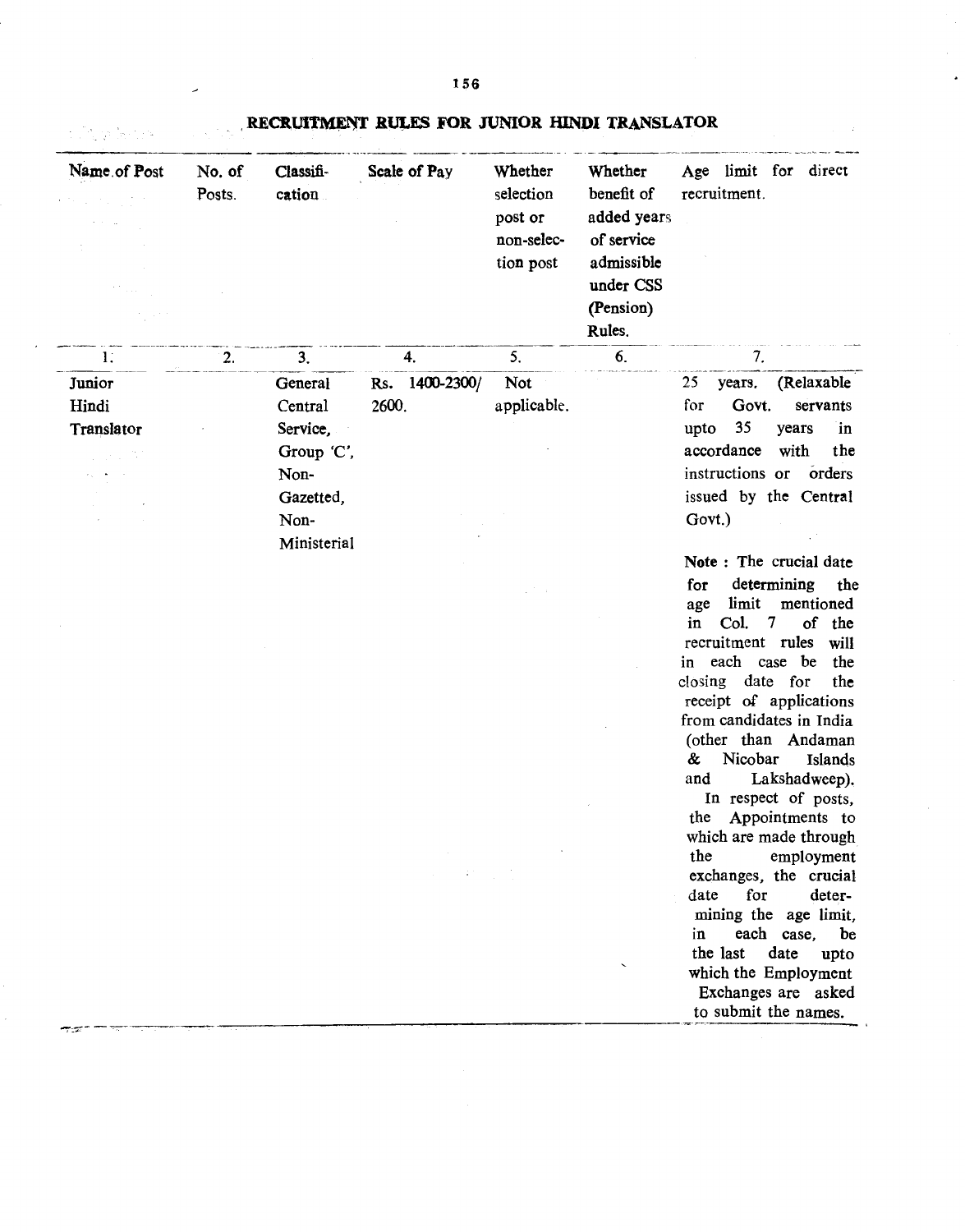| Educational and other qualifications<br>required for direct recruitments.                                                                                                                                                      | Whether age and<br>educational quali-<br>fications pres-<br>cribed for direct<br>recruits<br>will<br>apply in the case<br>of promotees. | Period of<br>probation,<br>if any. | Method of recruitment<br>whether by direct<br>recruitment or by<br>promotion $\& \quad \frac{\ }{6}$ of<br>the vacancies to be<br>filled by various<br>methods. |
|--------------------------------------------------------------------------------------------------------------------------------------------------------------------------------------------------------------------------------|-----------------------------------------------------------------------------------------------------------------------------------------|------------------------------------|-----------------------------------------------------------------------------------------------------------------------------------------------------------------|
| 8.                                                                                                                                                                                                                             | 9.                                                                                                                                      | 10.                                | 11.                                                                                                                                                             |
| (Amended vide DPT OM No. AB. 14017/118/<br>90-Estt.(RR) dt. 7-1-1991)                                                                                                                                                          |                                                                                                                                         |                                    |                                                                                                                                                                 |
| *Master's degree of a recognised University in<br>Hindi/English with English/Hindi as a main<br>any subject at the degree level:                                                                                               | applicable.                                                                                                                             | 2 years.                           | By transfer on depu-<br>tation/transfer or by<br>direct recruitment.                                                                                            |
| or                                                                                                                                                                                                                             |                                                                                                                                         |                                    |                                                                                                                                                                 |
| Master's degree of a recognised University in<br>any subject with Hindi as the medium of<br>instruction and examination with English<br>as a compulsory subject at degree level:                                               |                                                                                                                                         |                                    |                                                                                                                                                                 |
| or                                                                                                                                                                                                                             |                                                                                                                                         |                                    |                                                                                                                                                                 |
| Bachelor's degree with Hindi and English as<br>main subjects or either of the two as medium<br>of examination and other as a main subject plus<br>recognised Diploma/Certificate Course in                                     |                                                                                                                                         |                                    |                                                                                                                                                                 |
| translation from Hindi to English & vice versa<br>or two years' experience of translation work<br>from Hindi to English and vice versa in Central/<br>State Government offices, including Government<br>of India Undertakings. |                                                                                                                                         |                                    |                                                                                                                                                                 |
|                                                                                                                                                                                                                                |                                                                                                                                         |                                    |                                                                                                                                                                 |
|                                                                                                                                                                                                                                |                                                                                                                                         |                                    |                                                                                                                                                                 |

 $\mathcal{L}^{\text{max}}_{\text{max}}$  and  $\mathcal{L}^{\text{max}}_{\text{max}}$ 

 $\sim$ 

 $\sim$   $\sim$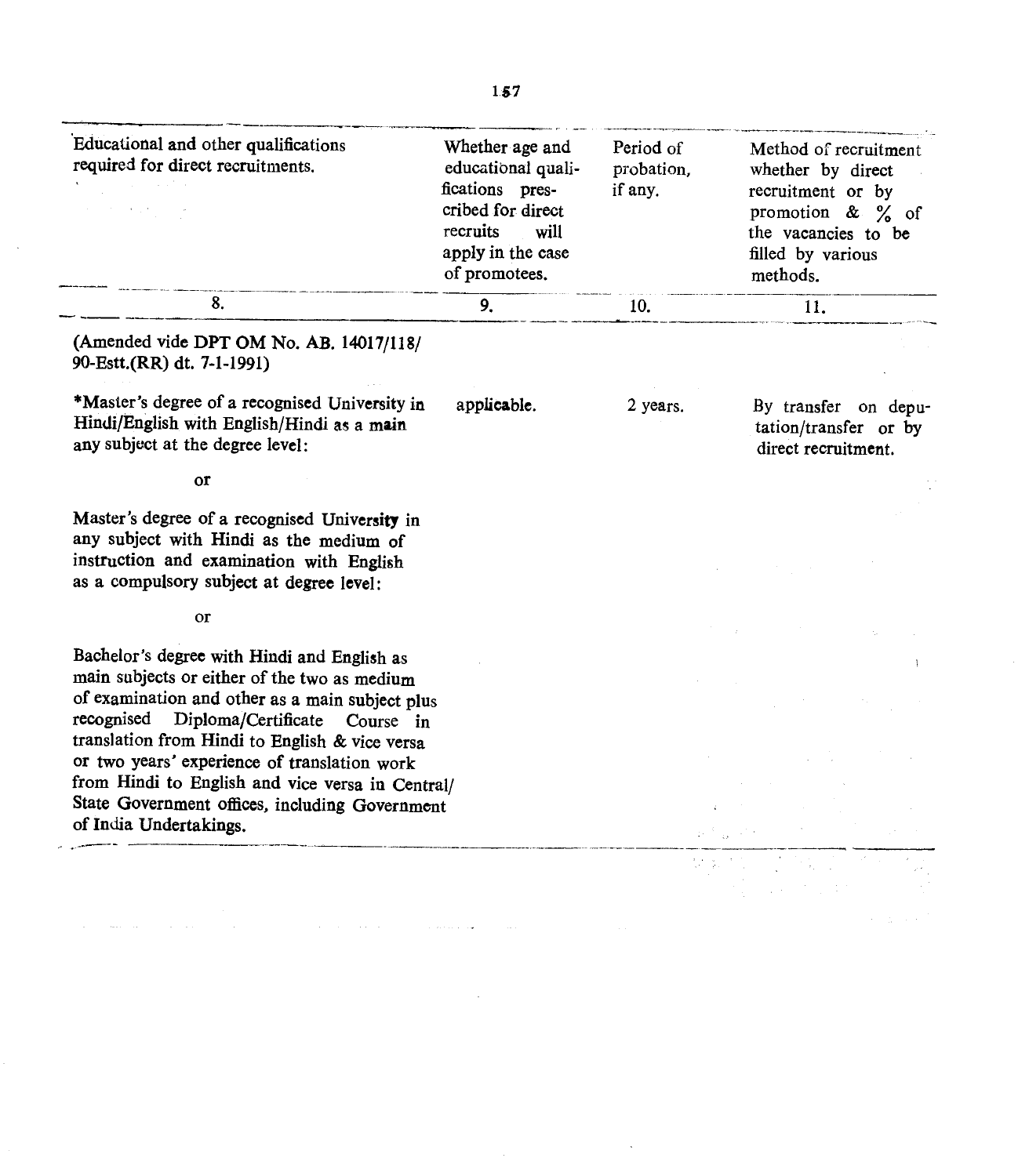Circumstances in which If a DPC exists, In case of recruitment by promotion/deputation/ transfer, grade from which promotion/deputation/ - what is its composi- UPSC is to be consulted in making recruitment. transfeit to be made. tion. I have the  $\sim 1$  $\overline{\mathcal{A}}$  in<br>Eq. (  $\frac{1}{2}$   $\frac{1}{2}$ 13 14 12 Not applicable. Transfer on deputation/transfer: ekanjiyan From amongst Central Government Officers Ēц s ath الجسدان ووارداع والدار **VING** 825 holding :- She for a state of the  $r\in\mathbb{R}^{n\times N\times N}$  $1.14\times10^5$  $\tau = 1/\sqrt{2}$ (a) (i) analogous posts, or an ing a nje y Personal Prima post number (ii) posts in the pay scale of Rs. 330-560 and  $\mathcal{J}_i$ 260-400 or equivalent with  $3/5$  years'  $\gamma$  , and  $\gamma$  , and regular service in the grade, and  $\mathcal{L}^2$  ,  $\mathcal{L}^2$  , 동물론 -151 (b) Possessing educational and other qualifications laid down in Col. 8 for direct recruits. 누가 金額の数は 加速 计转换器 吹起 同年 - 175  $\frac{1}{2} \frac{d^2}{d^2}$ 最新的な あいおう かいきんかい  $\label{eq:2} \mathcal{L} = \mathcal{L} \left( \frac{\partial \mathcal{L}^{\mathcal{L}}}{\partial \mathcal{L}^{\mathcal{L}}_{\mathcal{L}}} \right) \mathcal{L}^{\mathcal{L}}_{\mathcal{L}} \left( \frac{\partial \mathcal{L}^{\mathcal{L}}}{\partial \mathcal{L}^{\mathcal{L}}_{\mathcal{L}}} \right) \mathcal{L}^{\mathcal{L}}_{\mathcal{L}} \left( \frac{\partial \mathcal{L}^{\mathcal{L}}}{\partial \mathcal{L}^{\mathcal{L}}_{\mathcal{L}}} \right) \mathcal{L}^{\mathcal{L}}_{\mathcal{L}} \left$  $\mathbb{R}^{n}$  and  $\omega_{\rm{eff}}=2\omega e^{\lambda_{\rm{eff}}}$ (图10) 机轴 מקום לא היה היה המונים במונים בין היה היה בין היה היה בין היה בין היה בין היה בין היה בין היה בין היה בין היה <br>את היא לא לא היה בין היה בין היה בין היה בין היה בין היה בין היה בין היה בין היה בין היה בין היה בין היה בין ה

41 -237 P & Trg./94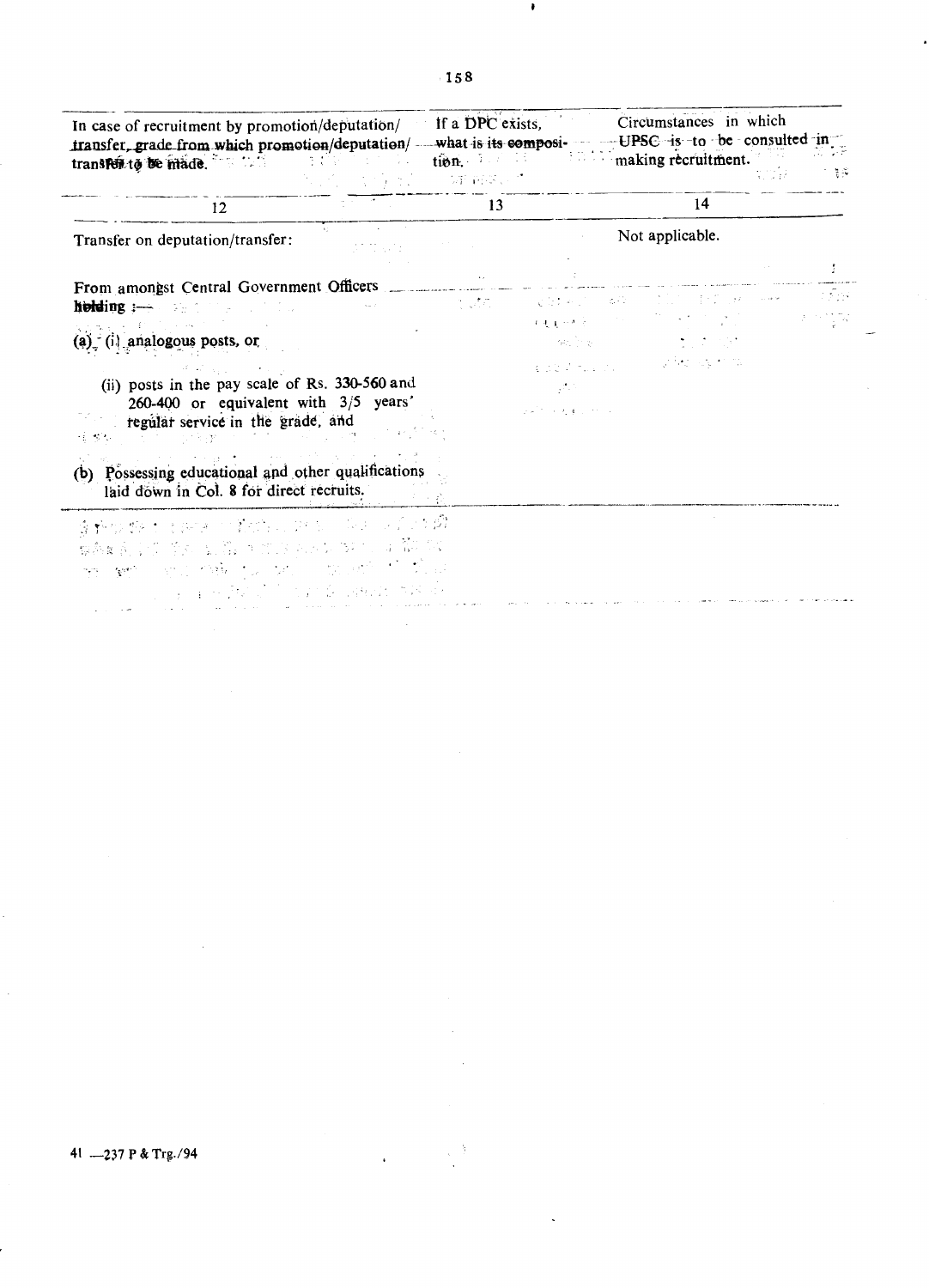| Name of Post         | No. of<br>Posts | Classifica-<br>tion                                                                      | Scale of Pay                                                                           | Whether<br>selection<br>post or<br>non-selec-<br>tion post | Whether<br>benefit of<br>added years<br>of service<br>admissible<br>under rule<br>30 of the<br>CSS (Pen-<br>sion) Rules | Age limit for<br>direct recruits.                                                                                                                                                                                                                                                                                                                                                                                                                                                                                                                                                                                                                                                |
|----------------------|-----------------|------------------------------------------------------------------------------------------|----------------------------------------------------------------------------------------|------------------------------------------------------------|-------------------------------------------------------------------------------------------------------------------------|----------------------------------------------------------------------------------------------------------------------------------------------------------------------------------------------------------------------------------------------------------------------------------------------------------------------------------------------------------------------------------------------------------------------------------------------------------------------------------------------------------------------------------------------------------------------------------------------------------------------------------------------------------------------------------|
|                      | $\overline{2}$  | 3                                                                                        | $\overline{\mathbf{4}}$                                                                | 5                                                          | 6                                                                                                                       | 7                                                                                                                                                                                                                                                                                                                                                                                                                                                                                                                                                                                                                                                                                |
| Senior<br>Translator |                 | General<br>Central<br>Service,<br>Group 'C',<br>Non-<br>Gazetted.<br>Non-<br>Ministerial | Rs. 550-800<br>(Revised<br>Rs. 1600-2660)<br>Rs. 550-900<br>(Revised<br>Rs. 1640-2900) | Non-<br>Selection<br>in                                    | Islands and Lakshadweep).'                                                                                              | 28 years.<br>(Relaxable<br>for Govt.<br>servants<br>upto 35 years<br>in<br>accordance with the<br>instructions<br>or<br>orders issued by the<br>Central Govt.)<br>Note:- The crucial date<br>for determining the age limit mentioned<br>Col. 7 of the recruitment rules will<br>in each case be the closing date for<br>the<br>receipt of applications from candidates<br>in India (other than Andaman & Nicobar<br>In respect of posts, the appointments to<br>which are made through the employment<br>exchanges, the crucial date for determining<br>the age limit, in each case, be the last<br>date upto which the Employment Ex-<br>changes are asked to submit the names. |

## RECRUITMENRT RULES FOR SENIOR TRANSLATOR

 $\mathcal{A}^{\mathcal{A}}$  and  $\mathcal{A}^{\mathcal{A}}$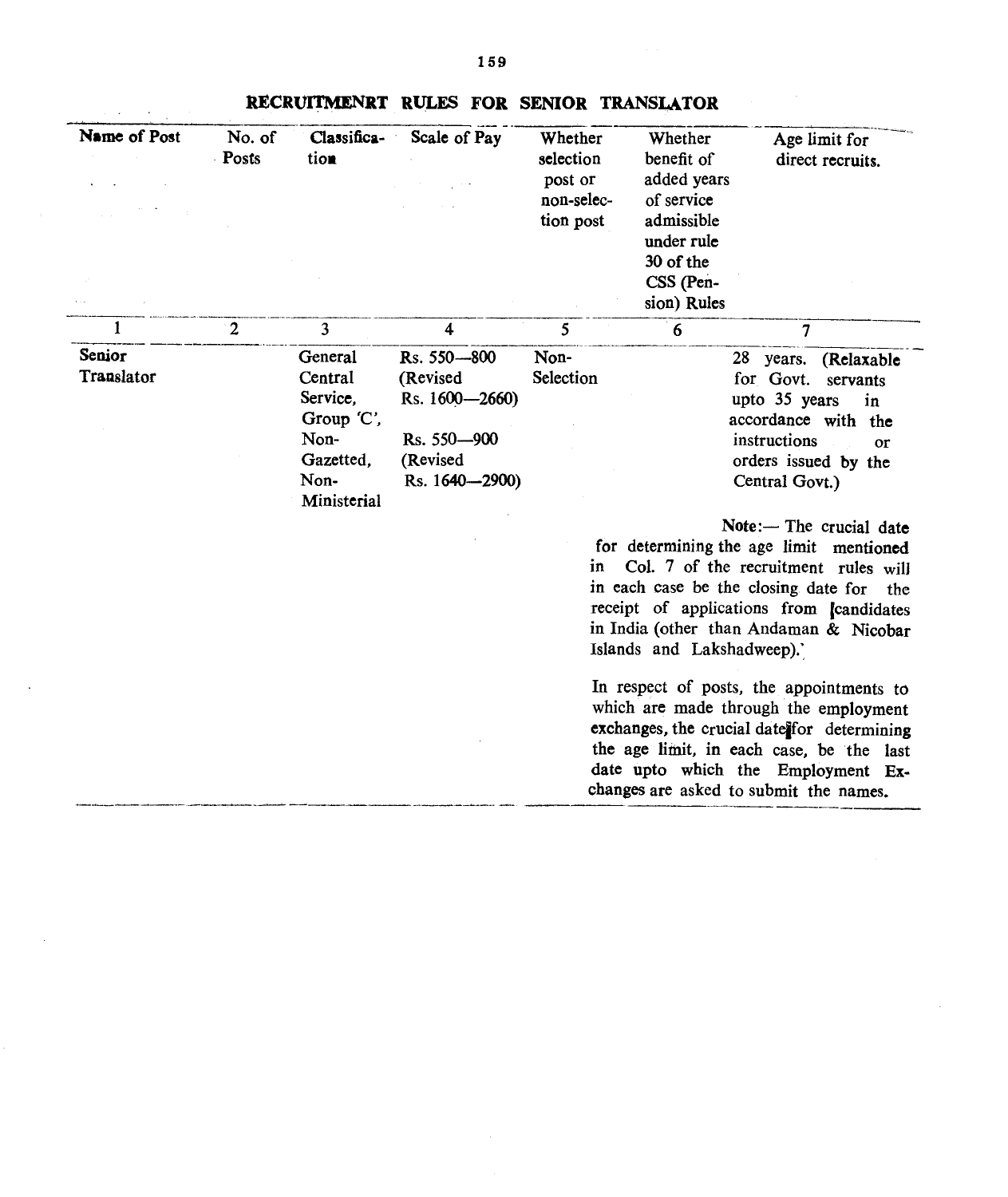|             | Educational and other qualifications<br>required for direct recruits<br>astic land termi<br>रे निर्म को क्रिकेट<br>De referenciers<br>र मैं पहले देखें हैं ।<br>प्राचार के अपने देखें हैं ।                                                                                                                                                                                                                                                                                                                                                                                                                                                                                                          | Educational.cua-<br>lificațions pres-<br>erfbed for direct<br><b>-recruit will</b><br>apply in the case<br>of promotees | Period of<br>probation,<br>if any | Method of recruitment.<br>whether by direct recruit.<br>ment or by promotion &<br>$\%$ of the vacancies to be.<br>filled by various methods<br>109 年49 1872 1777 首都                                                                                                                                                                                                                                                                                                                                                                                         |
|-------------|------------------------------------------------------------------------------------------------------------------------------------------------------------------------------------------------------------------------------------------------------------------------------------------------------------------------------------------------------------------------------------------------------------------------------------------------------------------------------------------------------------------------------------------------------------------------------------------------------------------------------------------------------------------------------------------------------|-------------------------------------------------------------------------------------------------------------------------|-----------------------------------|-------------------------------------------------------------------------------------------------------------------------------------------------------------------------------------------------------------------------------------------------------------------------------------------------------------------------------------------------------------------------------------------------------------------------------------------------------------------------------------------------------------------------------------------------------------|
|             |                                                                                                                                                                                                                                                                                                                                                                                                                                                                                                                                                                                                                                                                                                      | 9<br>色色                                                                                                                 | 10                                | $\overline{11}$                                                                                                                                                                                                                                                                                                                                                                                                                                                                                                                                             |
| (1)<br>sity | of a recognised Univer-<br>degree<br>Master's<br>Hindi/English,<br>with<br>English/<br>in<br>Hindi as $\pi \cdot \mathbf{R}$ specimulation at degree level.<br>OR.<br>Master's degree of a recognised University in<br>any subject other than Hindi/English,* with<br>Hindi/English medium, and English/Hindi as a<br>compulsory/elective subject or as medium of<br>examination at degree level.<br><b>OR</b><br>Master's degree of a recognised University in any<br>subject other than Hindi/English, with Hindi and<br>English as compulsory/elective subjects or either of<br>the two as medium of examination and the other<br>as a compulsory/elective subject at degree level.<br><b>AND</b> | No                                                                                                                      | 2 years                           | By promotion, failing<br>which by transfer on<br>deputation, failing both<br>by direct recruitment.<br>生体整流 建物 人名库克尔 的复数<br>回忆 医动脉 的复数 鲤<br>加州海北海岸<br>그리고 공원 전에 따라 가지고 있<br>97.<br>サメール森との<br>$\mathcal{V} \rightarrow \mathcal{V}$ . We<br>网络黑色 医毛鞭 医子宫区<br>there is a right<br>$\label{eq:3.1} \begin{split} \mathcal{D}_{\mathcal{A}}(\mathcal{A}) & = \mathcal{D}_{\mathcal{A}}(\mathcal{A}) \mathcal{D}_{\mathcal{A}}(\mathcal{A}) + \mathcal{D}_{\mathcal{A}}(\mathcal{A}) \mathcal{D}_{\mathcal{A}}(\mathcal{A}) \end{split}$<br>the street parts of |
| (2)         | Diploma/Certificate<br>Recognised<br>translation from Hindi to English and vice-<br>versa or two years' experience of translation<br>work from Hindi to English and vice-versa in<br>Central/State Government Offices,<br>Government of India Undertakings.                                                                                                                                                                                                                                                                                                                                                                                                                                          | Course in<br>including                                                                                                  |                                   | 本性 医心室 医麻痹<br>新加速(March)<br>中世 被导的<br>Safe manufaction<br>$\alpha_4$ of $\alpha_1$ , and<br>10 전 - 마을 가지 모르겠다                                                                                                                                                                                                                                                                                                                                                                                                                                               |
|             |                                                                                                                                                                                                                                                                                                                                                                                                                                                                                                                                                                                                                                                                                                      |                                                                                                                         |                                   | 血毛羊 引地的<br>लोक द्वार्थ है। ए<br><b>START STORES</b>                                                                                                                                                                                                                                                                                                                                                                                                                                                                                                         |

 $\sim 10^6$ 

 $\left\langle \cdot \right\rangle$ 

 $\sim$ 

 $\overline{a}$ 

 $\cdot$